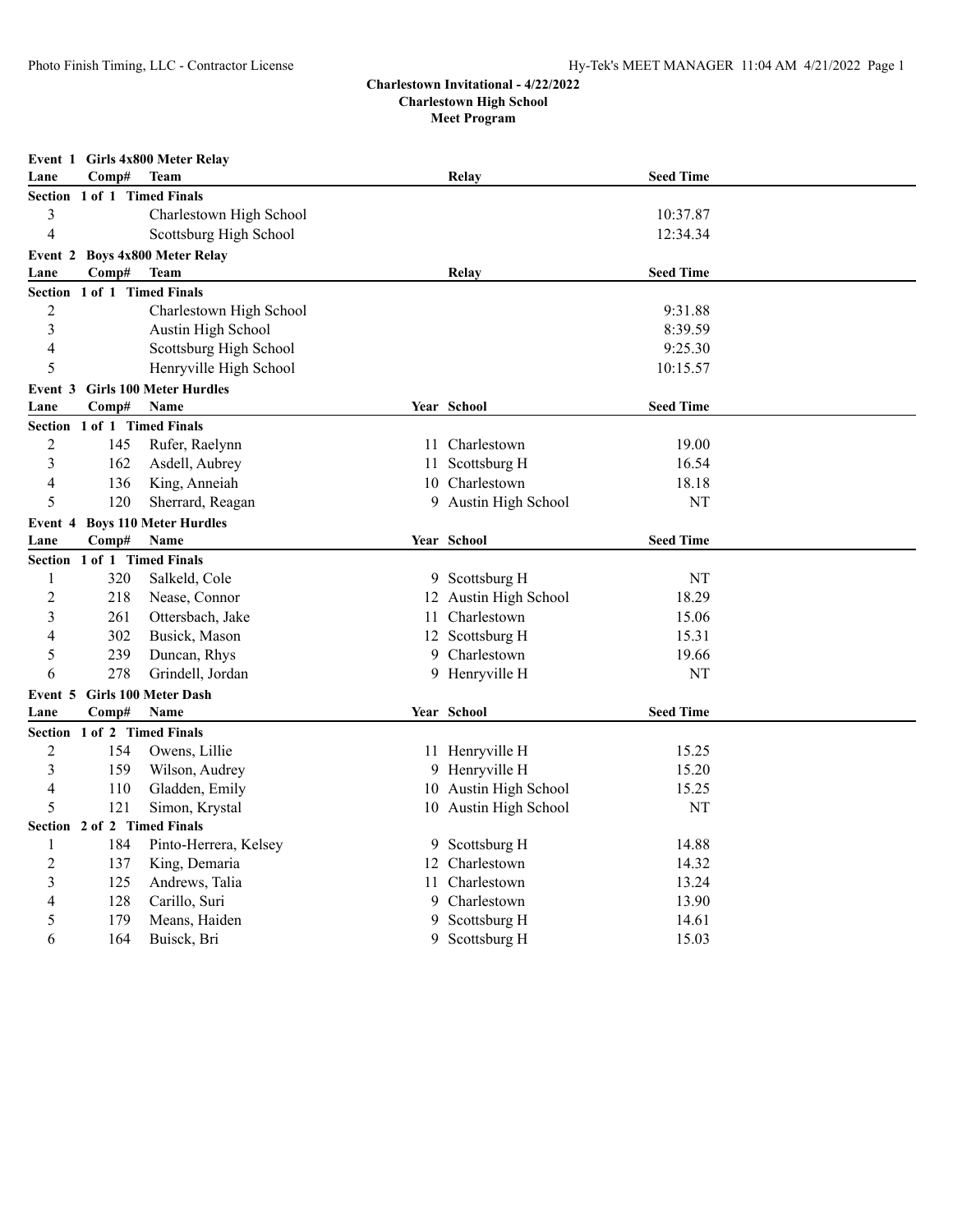|                |                             | Event 6 Boys 100 Meter Dash |     |                       |                  |  |
|----------------|-----------------------------|-----------------------------|-----|-----------------------|------------------|--|
| Lane           | Comp#                       | Name                        |     | Year School           | <b>Seed Time</b> |  |
|                | Section 1 of 2 Timed Finals |                             |     |                       |                  |  |
| 1              | 214                         | Lee, Ethan                  |     | 9 Austin High School  | 14.07            |  |
| $\overline{c}$ | 292                         | Wilson, Drew                |     | 12 Henryville H       | 13.29            |  |
| $\mathfrak{Z}$ | 254                         | Love, Sam                   |     | 10 Charlestown        | 13.03            |  |
| 4              | 291                         | Vergara Romero, Martin      |     | 12 Henryville H       | 13.03            |  |
| 5              | 212                         | Howard, Gunner              |     | 10 Austin High School | 14.01            |  |
| 6              | 226                         | Valencia, Rene              |     | 10 Austin High School | 15.36            |  |
|                | Section 2 of 2 Timed Finals |                             |     |                       |                  |  |
| 1              | 244                         | Harvey, Logan               |     | 10 Charlestown        | 12.39            |  |
| 2              | 272                         | Baker, Myles                |     | 9 Henryville H        | 12.02            |  |
| $\mathfrak{Z}$ | 233                         | Bonner, Terrence            |     | 10 Charlestown        | 11.90            |  |
| 4              | 303                         | Carter, Kellen              |     | 10 Scottsburg H       | NT               |  |
| 5              | 323                         | Taylor, Connor              |     | 10 Scottsburg H       | NT               |  |
| 6              | 300                         | Bottorff, Gabe              |     | 10 Scottsburg H       | 12.83            |  |
| Event 7        |                             | Girls 1600 Meter Run        |     |                       |                  |  |
| Lane           | Comp#                       | Name                        |     | Year School           | <b>Seed Time</b> |  |
| <b>Section</b> | 1 of 1 Timed Finals         |                             |     |                       |                  |  |
| 1              | 156                         | Ramsey, Hannah              |     | 11 Henryville H       | 6:12.00          |  |
| $\overline{c}$ | 173                         | Foster, Becki               | 11. | Scottsburg H          | 6:28.00          |  |
| 3              | 141                         | Mccoy, Jessica              | 11. | Charlestown           | 5:39.62          |  |
| 4              | 138                         | Kinser, Kaylee              |     | 10 Charlestown        | 5:57.08          |  |
| 5              | 114                         | Hawkins, Kelsey             |     | 9 Austin High School  | 6:03.20          |  |
| 6              | 113                         | Hall, Megan                 |     | 10 Austin High School | 6:07.49          |  |
| 7              | 176                         | Long, Chloe                 |     | 9 Scottsburg H        | 6:30.00          |  |
| 8              | 175                         | Kirkman, Sophia             | 9.  | Scottsburg H          | 7:12.71          |  |
| Event 8        |                             | <b>Boys 1600 Meter Run</b>  |     |                       |                  |  |
| Lane           | Comp#                       | Name                        |     | Year School           | <b>Seed Time</b> |  |
|                | Section 1 of 1 Timed Finals |                             |     |                       |                  |  |
| $\overline{2}$ | 241                         | Gemme, Cameron              |     | 9 Charlestown         | 5:24.00          |  |
| 3              | 277                         | Evans, Karson               |     | 10 Henryville H       | 5:07.00          |  |
| 4              | 290                         | Tolliver, Mason             |     | 9 Henryville H        | 5:12.00          |  |
| 5              | 264                         | Porcius, Simeon             | 11  | Charlestown           | 5:15.55          |  |
| 6              | 260                         | Oakley, Mason               | 10  | Charlestown           | 5:16.29          |  |
| 7              | 221                         | Peacock, Braden             |     | 11 Austin High School | 5:29.56          |  |
| 8              | 213                         | Konkler, Jaxon              |     | 10 Austin High School | 5:52.24          |  |
| 9              | 319                         | Robison, Ethan              |     | 9 Scottsburg H        | 5:54.44          |  |
| 10             | 306                         | Everhart, Conner            |     | 9 Scottsburg H        | 6:23.65          |  |
| Event 9        |                             | Girls 4x100 Meter Relay     |     |                       |                  |  |
| Lane           | Comp#                       | <b>Team</b>                 |     | Relay                 | <b>Seed Time</b> |  |
| <b>Section</b> |                             | 1 of 1 Timed Finals         |     |                       |                  |  |
| 2              |                             | Austin High School          |     |                       | NT               |  |
| $\sqrt{3}$     |                             | Charlestown High School     |     |                       | 52.00            |  |
| $\overline{4}$ |                             | Scottsburg High School      |     |                       | 56.93            |  |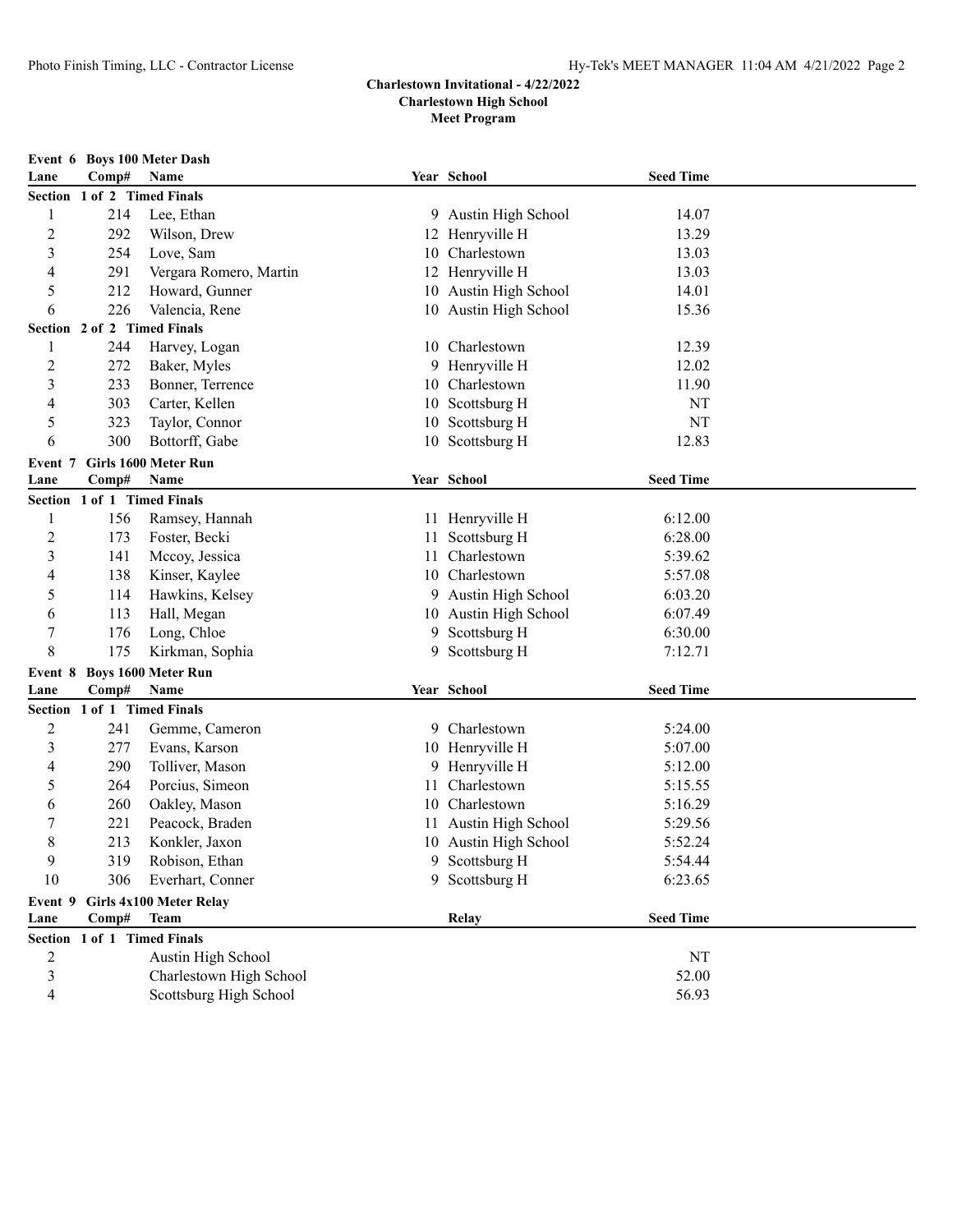| Event 10 Boys 4x100 Meter Relay |                             |                                |     |                       |                  |  |  |  |
|---------------------------------|-----------------------------|--------------------------------|-----|-----------------------|------------------|--|--|--|
| Lane                            | Comp#                       | Team                           |     | Relay                 | <b>Seed Time</b> |  |  |  |
| Section 1 of 1 Timed Finals     |                             |                                |     |                       |                  |  |  |  |
| 2                               |                             | Henryville High School         |     |                       | 48.28            |  |  |  |
| 3                               |                             | Scottsburg High School         |     |                       | 46.11            |  |  |  |
| 4                               |                             | Charlestown High School        |     |                       | 46.42            |  |  |  |
| 5                               |                             | Austin High School             |     |                       | 53.60            |  |  |  |
| Event 11                        |                             | <b>Girls 400 Meter Dash</b>    |     |                       |                  |  |  |  |
| Lane                            | Comp#                       | Name                           |     | Year School           | <b>Seed Time</b> |  |  |  |
| <b>Section</b>                  | 1 of 2 Timed Finals         |                                |     |                       |                  |  |  |  |
| $\overline{2}$                  | 120                         | Sherrard, Reagan               |     | 9 Austin High School  | NT               |  |  |  |
| 3                               | 110                         | Gladden, Emily                 |     | 10 Austin High School | 1:21.40          |  |  |  |
| 4                               | 131                         | Faulkner, Emma                 |     | 10 Charlestown        | NT               |  |  |  |
|                                 | Section 2 of 2 Timed Finals |                                |     |                       |                  |  |  |  |
| 1                               | 163                         | Bary, Bri                      |     | 9 Scottsburg H        | 1:16.47          |  |  |  |
| 2                               | 160                         | Zignani, Beatrice              |     | 12 Henryville H       | 1:11.16          |  |  |  |
| 3                               | 135                         | Holbrook, Jayda                | 10. | Charlestown           | 1:00.64          |  |  |  |
| 4                               | 134                         | Hawkins, Laney                 |     | 11 Charlestown        | 1:01.99          |  |  |  |
| 5                               | 157                         | Schreck, Emily                 |     | 9 Henryville H        | 1:12.71          |  |  |  |
| 6                               | 171                         | Faiinazzo, Giulia              |     | 11 Scottsburg H       | 1:17.41          |  |  |  |
| Event 12                        |                             | <b>Boys 400 Meter Dash</b>     |     |                       |                  |  |  |  |
| Lane                            | Comp#                       | Name                           |     | Year School           | <b>Seed Time</b> |  |  |  |
|                                 | Section 1 of 2 Timed Finals |                                |     |                       |                  |  |  |  |
| 1                               | 256                         | Martinez, Christian            |     | 9 Charlestown         | NT               |  |  |  |
| $\overline{c}$                  | 219                         | Nease, Devin                   |     | 10 Austin High School | NT               |  |  |  |
| 3                               | 285                         | Moran, Brandon                 |     | 9 Henryville H        | 1:03.14          |  |  |  |
| 4                               | 205                         | Espada, Edgar                  |     | 9 Austin High School  | 1:06.03          |  |  |  |
| 5                               | 214                         | Lee, Ethan                     |     | 9 Austin High School  | NT               |  |  |  |
|                                 | Section 2 of 2 Timed Finals |                                |     |                       |                  |  |  |  |
| 1                               | 289                         | Spicer, Jack                   |     | 12 Henryville H       | 59.00            |  |  |  |
| $\overline{c}$                  | 294                         | Wycoff, Keanu                  |     | 10 Henryville H       | 56.94            |  |  |  |
| 3                               | 296                         | Barnett, Jaxon                 |     | 10 Scottsburg H       | 54.86            |  |  |  |
| 4                               | 250                         | Kinser, Dylan                  |     | 12 Charlestown        | 56.48            |  |  |  |
| 5                               | 311                         | Mata, Bryson                   | 9   | Scottsburg H          | 57.36            |  |  |  |
| 6                               | 255                         | Martin, Moses                  |     | 11 Charlestown        | 59.96            |  |  |  |
| Event 13                        |                             | <b>Girls 300 Meter Hurdles</b> |     |                       |                  |  |  |  |
| Lane                            | Comp#                       | Name                           |     | Year School           | <b>Seed Time</b> |  |  |  |
|                                 | Section 1 of 1 Timed Finals |                                |     |                       |                  |  |  |  |
| 2                               | 152                         | Lewis, Makayla                 |     | 9 Henryville H        | 1:03.61          |  |  |  |
| 3                               | 162                         | Asdell, Aubrey                 |     | 11 Scottsburg H       | 52.14            |  |  |  |
| 4                               | 145                         | Rufer, Raelynn                 |     | 11 Charlestown        | 57.16            |  |  |  |
| 5                               | 190                         | White, Alexus                  |     | 9 Scottsburg H        | NT               |  |  |  |
| Event 14                        |                             | <b>Boys 300 Meter Hurdles</b>  |     |                       |                  |  |  |  |
| Lane                            | Comp#                       | Name                           |     | Year School           | <b>Seed Time</b> |  |  |  |
| <b>Section</b>                  | 1 of 2 Timed Finals         |                                |     |                       |                  |  |  |  |
| 2                               | 239                         | Duncan, Rhys                   |     | 9 Charlestown         | NT               |  |  |  |
| 3                               | 320                         | Salkeld, Cole                  | 9   | Scottsburg H          | 53.13            |  |  |  |
| 4                               | 278                         | Grindell, Jordan               |     | 9 Henryville H        | NT               |  |  |  |
| 5                               | 275                         | Dobbs, Landon                  |     | 9 Henryville H        | 49.00            |  |  |  |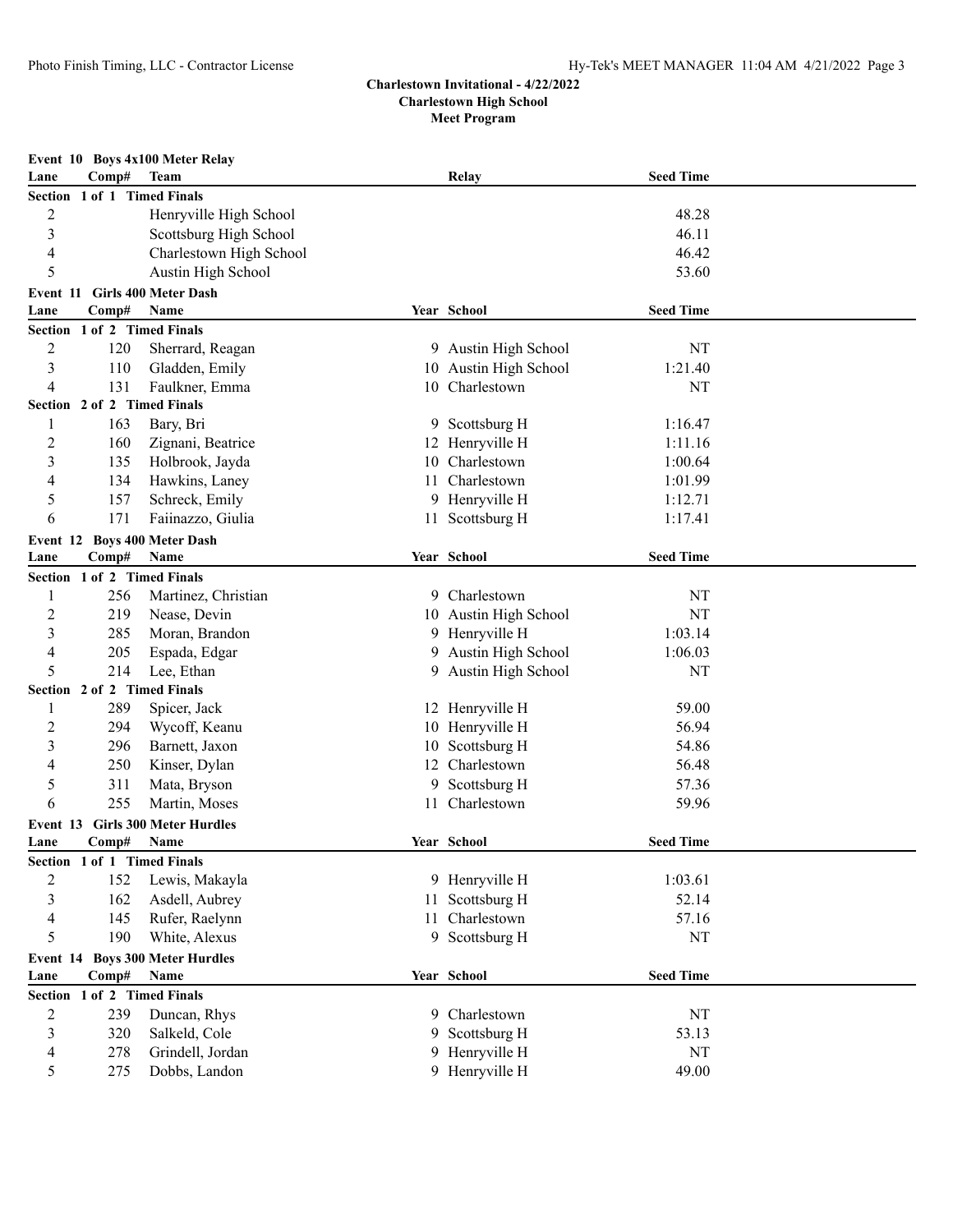|                          |                             | Section 2 of 2 Timed Finals(Event 14 Boys 300 Meter Hurdles) |                       |                  |  |
|--------------------------|-----------------------------|--------------------------------------------------------------|-----------------------|------------------|--|
| 2                        | 218                         | Nease, Connor                                                | 12 Austin High School | 45.44            |  |
| 3                        | 302                         | Busick, Mason                                                | 12 Scottsburg H       | 41.52            |  |
| $\overline{4}$           | 261                         | Ottersbach, Jake                                             | 11 Charlestown        | 41.95            |  |
| 5                        | 266                         | Vaughn, Ethan                                                | 11 Charlestown        | 46.22            |  |
|                          |                             | Event 15 Girls 800 Meter Run                                 |                       |                  |  |
| Lane                     | Comp#                       | Name                                                         | Year School           | <b>Seed Time</b> |  |
|                          | Section 1 of 1 Timed Finals |                                                              |                       |                  |  |
| $3-1A$                   | 156                         | Ramsey, Hannah                                               | 11 Henryville H       | 2:41.10          |  |
| $6-1B$                   | 185                         | Schmidt, Allie                                               | 12 Scottsburg H       | 2:58.37          |  |
| $1-2A$                   | 141                         | Mccoy, Jessica                                               | 11 Charlestown        | 2:30.29          |  |
| $4-2B$                   | 161                         | Arney, Vicki                                                 | 11 Scottsburg H       | 2:49.18          |  |
| $7-2C$                   | 174                         | Foster, Emily                                                | 11 Scottsburg H       | 3:06.13          |  |
| $2-3A$                   | 134                         | Hawkins, Laney                                               | 11 Charlestown        | 2:37.25          |  |
| $5-3B$                   | 129                         | Chisman, Tara                                                | 11 Charlestown        | 2:50.00          |  |
|                          |                             | Event 16 Boys 800 Meter Run                                  |                       |                  |  |
| Lane                     | Comp#                       | Name                                                         | Year School           | <b>Seed Time</b> |  |
| <b>Section</b>           |                             | 1 of 1 Timed Finals                                          |                       |                  |  |
| $6-1B$                   | 263                         | Porcius, Daniel                                              | 9 Charlestown         | 2:24.07          |  |
| $9-1C$                   | 208                         | Hacker, Leif                                                 | 10 Austin High School | NT               |  |
| $1-2A$                   | 315                         | Neace, Skyler                                                | 11 Scottsburg H       | 2:13.31          |  |
| $4-2B$                   | 290                         | Tolliver, Mason                                              | 9 Henryville H        | 2:21.99          |  |
| $7-2C$                   | 249                         | Jones, Luke                                                  | 11 Charlestown        | 2:24.81          |  |
| $10-2D$                  | 259                         | Mohsin, Mohammed                                             | 9 Charlestown         | NT               |  |
| $2-3A$                   | 316                         | Petty, Carl                                                  | 12 Scottsburg H       | 2:17.76          |  |
| $5-3B$                   | 294                         | Wycoff, Keanu                                                | 10 Henryville H       | 2:22.48          |  |
| $8-3C$                   | 285                         | Moran, Brandon                                               | 9 Henryville H        | 2:30.00          |  |
| Event 17                 |                             | <b>Girls 200 Meter Dash</b>                                  |                       |                  |  |
| Lane                     | Comp#                       | Name                                                         | Year School           | <b>Seed Time</b> |  |
|                          | Section 1 of 2 Timed Finals |                                                              |                       |                  |  |
| 1                        | 104                         | Cantwell, Abbi                                               | 9 Austin High School  | NT               |  |
| $\overline{c}$           | 154                         | Owens, Lillie                                                | 11 Henryville H       | 34.59            |  |
| 3                        | 159                         | Wilson, Audrey                                               | 9 Henryville H        | 32.67            |  |
| 4                        | 190                         | White, Alexus                                                | 9 Scottsburg H        | 33.05            |  |
| 5                        | 102                         | Boggs, Makala                                                | 10 Austin High School | 38.08            |  |
| 6                        | 127                         | Bowyer, Lilly                                                | 12 Charlestown        | NT               |  |
|                          |                             | Section 2 of 2 Timed Finals                                  |                       |                  |  |
| $\mathbf{1}$             | 122                         | Stallings, Maddy                                             | 10 Austin High School | 32.11            |  |
| $\sqrt{2}$               | 165                         | Busick, Bri                                                  | 9 Scottsburg H        | 29.50            |  |
| $\mathfrak{Z}$           | 135                         | Holbrook, Jayda                                              | 10 Charlestown        | 26.14            |  |
| $\overline{\mathcal{A}}$ | 125                         | Andrews, Talia                                               | 11 Charlestown        | 28.19            |  |
| 5                        | 184                         | Pinto-Herrera, Kelsey                                        | 9 Scottsburg H        | 30.90            |  |
| 6                        | 157                         | Schreck, Emily                                               | 9 Henryville H        | 32.17            |  |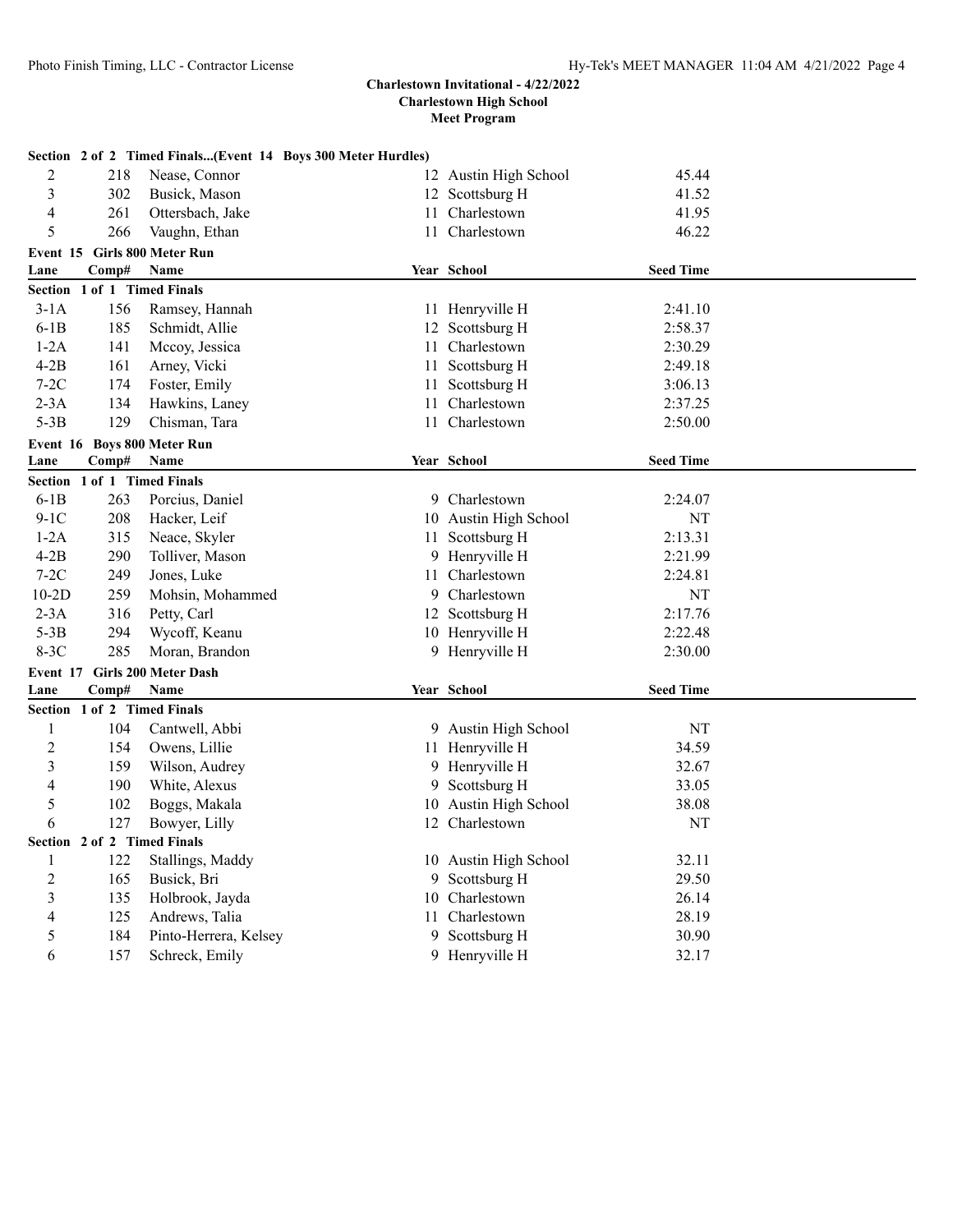|                |       | Event 18 Boys 200 Meter Dash     |     |                       |                  |  |
|----------------|-------|----------------------------------|-----|-----------------------|------------------|--|
| Lane           | Comp# | Name                             |     | Year School           | <b>Seed Time</b> |  |
|                |       | Section 1 of 2 Timed Finals      |     |                       |                  |  |
| 1              | 212   | Howard, Gunner                   |     | 10 Austin High School | 28.65            |  |
| $\overline{c}$ | 268   | Vaught, Aiden                    | 11. | Charlestown           | 26.20            |  |
| 3              | 323   | Taylor, Connor                   |     | 10 Scottsburg H       | 25.94            |  |
| 4              | 292   | Wilson, Drew                     |     | 12 Henryville H       | 26.20            |  |
| 5              | 214   | Lee, Ethan                       |     | 9 Austin High School  | 27.31            |  |
| 6              | 226   | Valencia, Rene                   |     | 10 Austin High School | NT               |  |
|                |       | Section 2 of 2 Timed Finals      |     |                       |                  |  |
| 1              | 320   | Salkeld, Cole                    |     | 9 Scottsburg H        | 25.56            |  |
| $\overline{c}$ | 291   | Vergara Romero, Martin           |     | 12 Henryville H       | 24.62            |  |
| 3              | 300   | Bottorff, Gabe                   |     | 10 Scottsburg H       | NT               |  |
| 4              | 266   | Vaughn, Ethan                    |     | 11 Charlestown        | 24.00            |  |
| 5              | 272   | Baker, Myles                     |     | 9 Henryville H        | 25.24            |  |
| 6              | 242   | Gemme, Colin                     |     | 10 Charlestown        | 25.71            |  |
| Event 19       |       | Girls 3200 Meter Run             |     |                       |                  |  |
| Lane           | Comp# | Name                             |     | Year School           | <b>Seed Time</b> |  |
|                |       | Section 1 of 1 Timed Finals      |     |                       |                  |  |
| 1              | 144   | Roberts, Danielle                |     | 12 Charlestown        | 17:20.33         |  |
| 3              | 114   | Hawkins, Kelsey                  |     | 9 Austin High School  | 13:23.29         |  |
| 4              | 113   | Hall, Megan                      |     | 10 Austin High School | 13:52.07         |  |
| 5              | 143   | Rhoten, Macie                    |     | 11 Charlestown        | 14:36.52         |  |
| 6              | 175   | Kirkman, Sophia                  |     | 9 Scottsburg H        | 16:17.08         |  |
| Event 20       |       | <b>Boys 3200 Meter Run</b>       |     |                       |                  |  |
| Lane           | Comp# | Name                             |     | Year School           | <b>Seed Time</b> |  |
|                |       | Section 1 of 1 Timed Finals      |     |                       |                  |  |
| 1              | 259   | Mohsin, Mohammed                 |     | 9 Charlestown         | 12:41.11         |  |
| $\overline{c}$ | 213   | Konkler, Jaxon                   |     | 10 Austin High School | NT               |  |
| 3              | 314   | Muncy, Jadon                     |     | 10 Scottsburg H       | 10:36.00         |  |
| 4              | 277   | Evans, Karson                    |     | 10 Henryville H       | 11:14.60         |  |
| 5              | 260   | Oakley, Mason                    |     | 10 Charlestown        | 11:55.22         |  |
| 6              | 221   | Peacock, Braden                  | 11. | Austin High School    | 12:37.41         |  |
| 7              | 319   | Robison, Ethan                   |     | 9 Scottsburg H        | NT               |  |
|                |       | Event 21 Girls 4x400 Meter Relay |     |                       |                  |  |
| Lane           | Comp# | <b>Team</b>                      |     | Relay                 | <b>Seed Time</b> |  |
|                |       | Section 1 of 1 Timed Finals      |     |                       |                  |  |
| $\overline{c}$ |       | Scottsburg High School           |     |                       | 5:11.97          |  |
| 3              |       | Charlestown High School          |     |                       | 4:35.00          |  |
| $\overline{4}$ |       | Henryville High School           |     |                       | 4:56.22          |  |
| Event 22       |       | <b>Boys 4x400 Meter Relay</b>    |     |                       |                  |  |
| Lane           | Comp# | <b>Team</b>                      |     | Relay                 | <b>Seed Time</b> |  |
| <b>Section</b> |       | 1 of 1 Timed Finals              |     |                       |                  |  |
| $\overline{c}$ |       | Austin High School               |     |                       | 4:03.14          |  |
| 3              |       | Scottsburg High School           |     |                       | 3:38.08          |  |
| 4              |       | Charlestown High School          |     |                       | 3:52.00          |  |
| 5              |       | Henryville High School           |     |                       | 4:19.43          |  |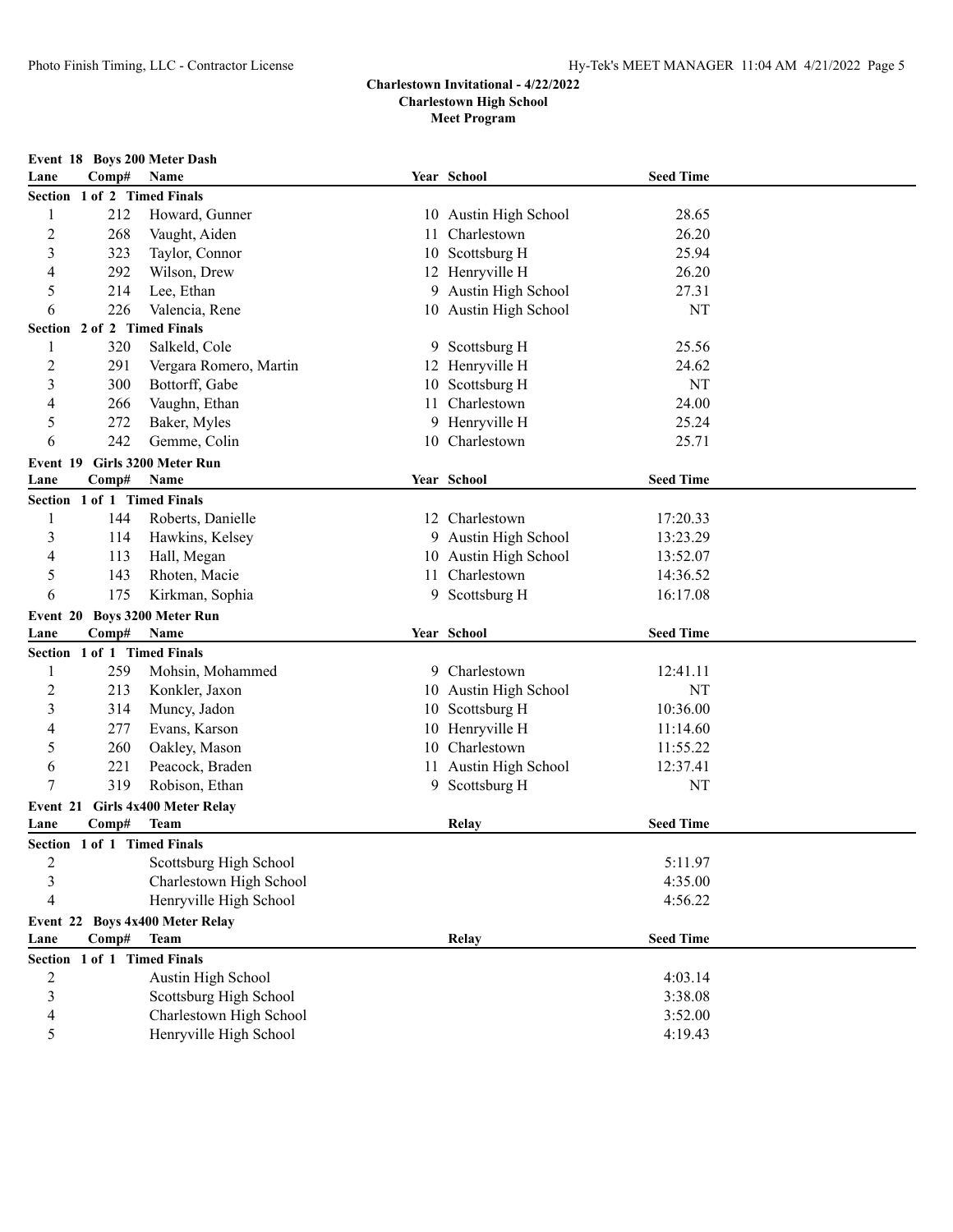|                 | Event 23 Girls High Jump |                                 |     |                                    |                  |  |  |  |  |
|-----------------|--------------------------|---------------------------------|-----|------------------------------------|------------------|--|--|--|--|
| Pos             | Comp#                    | Name                            |     | Year School                        | <b>Seed Mark</b> |  |  |  |  |
|                 | Flight 1 of 1 Finals     |                                 |     |                                    |                  |  |  |  |  |
| 1               | 163                      | Bary, Bri                       |     | 9 Scottsburg H                     | $4 - 04.00$      |  |  |  |  |
| 2               | 179                      | Means, Haiden                   | 9.  | Scottsburg H                       | $4 - 04.00$      |  |  |  |  |
| 3               | 112                      | Hall, Erin                      | 11  | Austin High School                 | $4 - 04.00$      |  |  |  |  |
| 4               | 157                      | Schreck, Emily                  |     | 9 Henryville H                     | $4 - 10.00$      |  |  |  |  |
| 5               | 136                      | King, Anneiah                   | 10  | Charlestown                        | $4 - 10.00$      |  |  |  |  |
| 6               | 132                      | Goedeker, Sadee                 |     | 12 Charlestown                     | 5-01.00          |  |  |  |  |
|                 | Event 24 Boys High Jump  |                                 |     |                                    |                  |  |  |  |  |
| Pos             | Comp#                    | Name                            |     | Year School                        | <b>Seed Mark</b> |  |  |  |  |
|                 | Flight 1 of 1 Finals     |                                 |     |                                    |                  |  |  |  |  |
| 1               | 219                      | Nease, Devin                    |     | 10 Austin High School              | NH               |  |  |  |  |
| $\overline{c}$  | 275                      | Dobbs, Landon                   |     | 9 Henryville H                     | 5-06.00          |  |  |  |  |
| 3               | 319                      | Robison, Ethan                  |     | 9 Scottsburg H                     | 5-06.00          |  |  |  |  |
| 4               | 311                      | Mata, Bryson                    |     | 9 Scottsburg H                     | $5 - 06.00$      |  |  |  |  |
| 5               | 276                      | Dukes, Maven                    | 11  | Henryville H                       | 5-08.00          |  |  |  |  |
| 6               | 304                      | Cornelius, Deegan               | 11  | Scottsburg H                       | $5 - 10.00$      |  |  |  |  |
| 7               | 261                      | Ottersbach, Jake                |     | 11 Charlestown                     | $6 - 04.00$      |  |  |  |  |
|                 | Event 27 Girls Long Jump |                                 |     |                                    |                  |  |  |  |  |
| Pos             | Comp#                    | Name                            |     | Year School                        | <b>Seed Mark</b> |  |  |  |  |
|                 | Flight 1 of 1 Finals     |                                 |     |                                    |                  |  |  |  |  |
| 1               | 137                      | King, Demaria                   |     | 12 Charlestown                     | 14-11.50         |  |  |  |  |
| 2               | 132                      | Goedeker, Sadee                 |     | 12 Charlestown                     | 14-10.50         |  |  |  |  |
| 3               | 160                      | Zignani, Beatrice               |     | 12 Henryville H                    | 13-05.75         |  |  |  |  |
| 4               | 122                      | Stallings, Maddy                |     | 10 Austin High School              | 12-09.00         |  |  |  |  |
| 5               | 165                      | Busick, Bri                     |     | 9 Scottsburg H                     | 12-08.50         |  |  |  |  |
| 6               | 110                      | Gladden, Emily                  |     | 10 Austin High School              | 11-10.50         |  |  |  |  |
| 7               | 190                      | White, Alexus                   |     | 9 Scottsburg H                     | 10-07.00         |  |  |  |  |
|                 | Event 28 Boys Long Jump  |                                 |     |                                    |                  |  |  |  |  |
| Pos             | Comp#                    | Name                            |     | Year School                        | <b>Seed Mark</b> |  |  |  |  |
|                 | Flight 1 of 2 Finals     |                                 |     |                                    |                  |  |  |  |  |
| 1               | 261                      | Ottersbach, Jake                | 11. | Charlestown                        | 20-00.50         |  |  |  |  |
| $\overline{c}$  | 302                      | Busick, Mason                   |     | 12 Scottsburg H                    | 19-08.00         |  |  |  |  |
| 3               | 276                      | Dukes, Maven                    |     | 11 Henryville H                    | 19-02.50         |  |  |  |  |
| 4               | 291                      | Vergara Romero, Martin          |     | 12 Henryville H                    | 16-07.00         |  |  |  |  |
| 5               | 239                      | Duncan, Rhys                    |     | 9 Charlestown                      | 16-06.00         |  |  |  |  |
|                 | Flight 2 of 2 Finals     |                                 |     |                                    |                  |  |  |  |  |
|                 | 303                      | Carter, Kellen                  |     | 10 Scottsburg H                    | 15-02.25         |  |  |  |  |
| $\overline{c}$  | 226                      | Valencia, Rene                  |     | 10 Austin High School              | ND               |  |  |  |  |
| 3               | 212                      | Howard, Gunner                  |     | 10 Austin High School              | ${\rm ND}$       |  |  |  |  |
| 4               | 205                      | Espada, Edgar                   |     | 9 Austin High School               | ${\rm ND}$       |  |  |  |  |
| 5               | 255                      | Martin, Moses                   |     | 11 Charlestown                     | ${\rm ND}$       |  |  |  |  |
|                 |                          | <b>Girls Discus Throw</b>       |     |                                    |                  |  |  |  |  |
| Event 29<br>Pos |                          |                                 |     |                                    |                  |  |  |  |  |
|                 | Comp#                    | Name                            |     | Year School                        | <b>Seed Mark</b> |  |  |  |  |
|                 | Flight 1 of 2 Finals     |                                 |     |                                    |                  |  |  |  |  |
| 1               | 108                      | Couch, Aubree                   |     | 10 Austin High School              | 77-05            |  |  |  |  |
| 2               | 178                      | Lynn, Emma                      |     | 11 Scottsburg H                    | 59-06            |  |  |  |  |
| 3               | 174                      | Foster, Emily<br>Petty, Jaylynn |     | 11 Scottsburg H<br>10 Scottsburg H | 55-06            |  |  |  |  |
| 4               | 182                      |                                 |     |                                    | $40 - 08$        |  |  |  |  |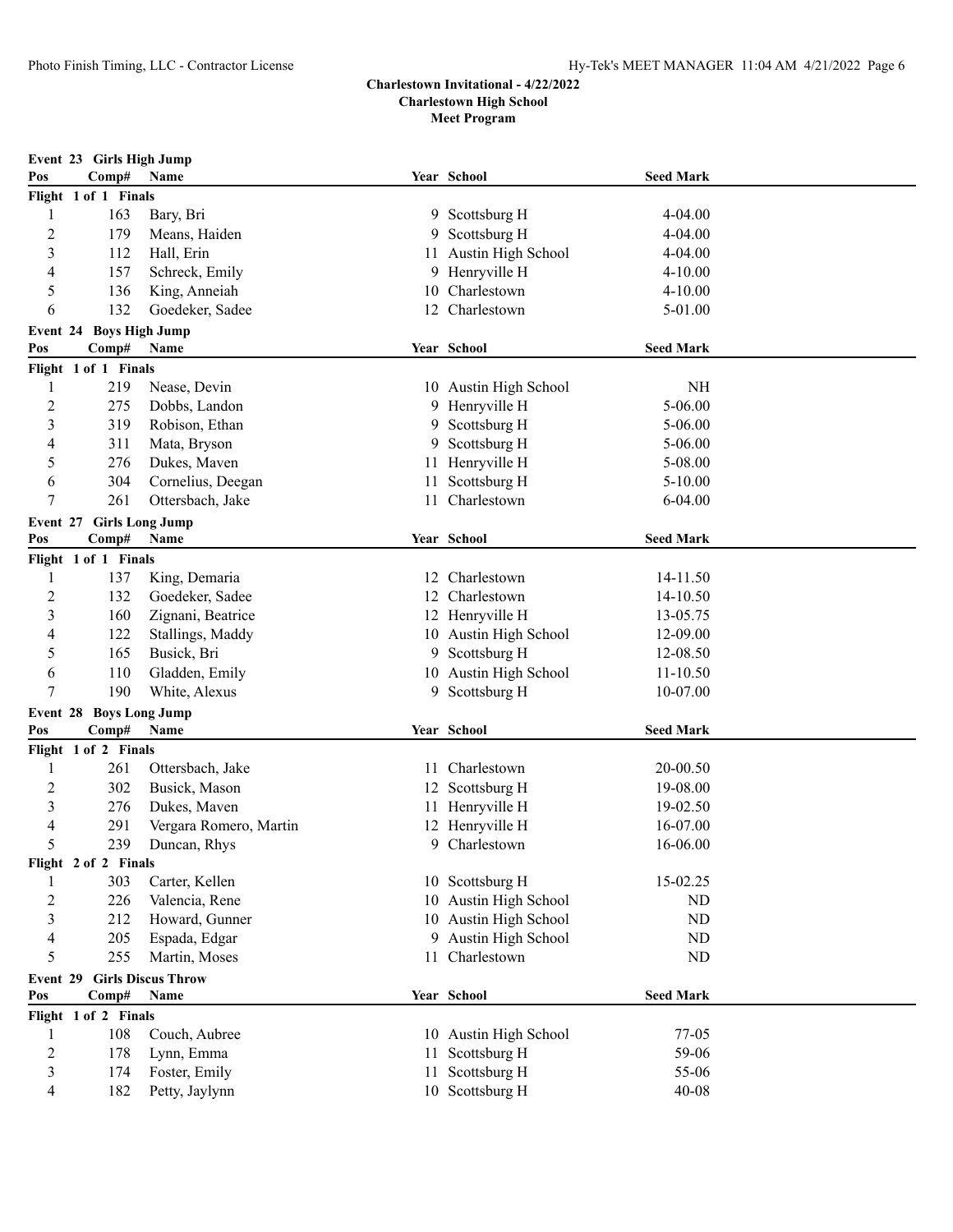## **Meet Program**

|                          |                                   | Flight 2 of 2 Finals(Event 29 Girls Discus Throw) |  |                                  |                  |  |  |
|--------------------------|-----------------------------------|---------------------------------------------------|--|----------------------------------|------------------|--|--|
| 1                        | 130                               | Deaton, Alexis                                    |  | 10 Charlestown                   | 97-01            |  |  |
| $\overline{c}$           | 103                               | Bush, Teagan                                      |  | 12 Austin High School            | $92 - 05$        |  |  |
| 3                        | 142                               | Moon, Leslie                                      |  | 12 Charlestown                   | 89-00            |  |  |
| $\overline{\mathcal{A}}$ | 101                               | Baker, Lizzy                                      |  | 9 Austin High School             | 85-01            |  |  |
| 5                        | 149                               | Woods, Lily                                       |  | 10 Charlestown                   | 84-00            |  |  |
|                          | <b>Event 30 Boys Discus Throw</b> |                                                   |  |                                  |                  |  |  |
| Pos                      | Comp#                             | Name                                              |  | Year School                      | <b>Seed Mark</b> |  |  |
|                          | Flight 1 of 2 Finals              |                                                   |  |                                  |                  |  |  |
| 1                        | 211                               | Hollan, Jadon                                     |  | 11 Austin High School            | 85-06            |  |  |
| $\overline{2}$           | 297                               | Benningfield, Landon                              |  | 12 Scottsburg H                  | 72-00            |  |  |
| 3                        | 293                               | Wright, Cooper                                    |  | 12 Henryville H                  | 69-04            |  |  |
| 4                        | 253                               | Love, Bryson                                      |  | 10 Charlestown                   | 57-06            |  |  |
| 5                        | 308                               | Hamilton, Skylar                                  |  | 9 Scottsburg H                   | 55-03            |  |  |
| 6                        | 273                               | Bridges, Gilbert                                  |  | 9 Henryville H                   | ND               |  |  |
|                          | Flight 2 of 2 Finals              |                                                   |  |                                  |                  |  |  |
| 1                        | 238                               | Davenport, Colin                                  |  | 11 Charlestown                   | 125-05           |  |  |
| $\overline{c}$           | 210                               | Henderson, Nick                                   |  | 12 Austin High School            | 118-02           |  |  |
| 3                        | 235                               | Cowper, Zach                                      |  | 9 Charlestown                    | 115-08           |  |  |
| 4                        | 279                               | Hardesty, Clayton                                 |  | 12 Henryville H                  | 104-06           |  |  |
| 5                        | 299                               | Beswick, David                                    |  | 10 Scottsburg H                  | 94-00            |  |  |
| 6                        | 229                               | Williams, Nick                                    |  | 10 Austin High School            | 88-01            |  |  |
| Event 31 Girls Shot Put  |                                   |                                                   |  |                                  |                  |  |  |
|                          |                                   |                                                   |  |                                  |                  |  |  |
| Pos                      | Comp#                             | Name                                              |  | Year School                      | <b>Seed Mark</b> |  |  |
|                          | Flight 1 of 2 Finals              |                                                   |  |                                  |                  |  |  |
| 1                        | 149                               | Woods, Lily                                       |  | 10 Charlestown                   | 28-00.00         |  |  |
| $\overline{c}$           | 178                               | Lynn, Emma                                        |  | 11 Scottsburg H                  | 23-07.00         |  |  |
| 3                        | 159                               | Wilson, Audrey                                    |  | 9 Henryville H                   | 19-01.00         |  |  |
| $\overline{\mathcal{A}}$ | 183                               | Pinsard, Zoe                                      |  | 11 Scottsburg H                  | 17-11.50         |  |  |
| 5                        | 189                               | Walsh, Lily                                       |  | 12 Scottsburg H                  | 17-10.50         |  |  |
|                          | Flight 2 of 2 Finals              |                                                   |  |                                  |                  |  |  |
| 1                        | 137                               | King, Demaria                                     |  | 12 Charlestown                   | 39-05.00         |  |  |
| $\overline{c}$           | 130                               | Deaton, Alexis                                    |  | 10 Charlestown                   | 38-05.00         |  |  |
| 3                        | 109                               | Dosso, Reece                                      |  | 10 Austin High School            | 30-09.75         |  |  |
| 4                        | 103                               | Bush, Teagan                                      |  | 12 Austin High School            | 30-01.00         |  |  |
| 5                        | 101                               | Baker, Lizzy                                      |  | 9 Austin High School             | 29-10.50         |  |  |
|                          | <b>Event 32 Boys Shot Put</b>     |                                                   |  |                                  |                  |  |  |
| Pos                      | Comp#                             | <b>Name</b>                                       |  | Year School                      | <b>Seed Mark</b> |  |  |
|                          | Flight 1 of 2 Finals              |                                                   |  |                                  |                  |  |  |
| 1                        | 201                               | Barger, Mason                                     |  | 9 Austin High School             | 35-04.00         |  |  |
| $\overline{c}$           | 229                               | Williams, Nick                                    |  | 10 Austin High School            | 34-03.00         |  |  |
| 3                        | 318                               | Robison, Alex                                     |  | 9 Scottsburg H                   | 33-02.00         |  |  |
| 4                        | 293                               | Wright, Cooper                                    |  | 12 Henryville H                  | 28-08.00         |  |  |
| 5                        | 273<br>280                        | Bridges, Gilbert<br>Hayes, Corbyn                 |  | 9 Henryville H<br>9 Henryville H | 25-09.00<br>ND   |  |  |